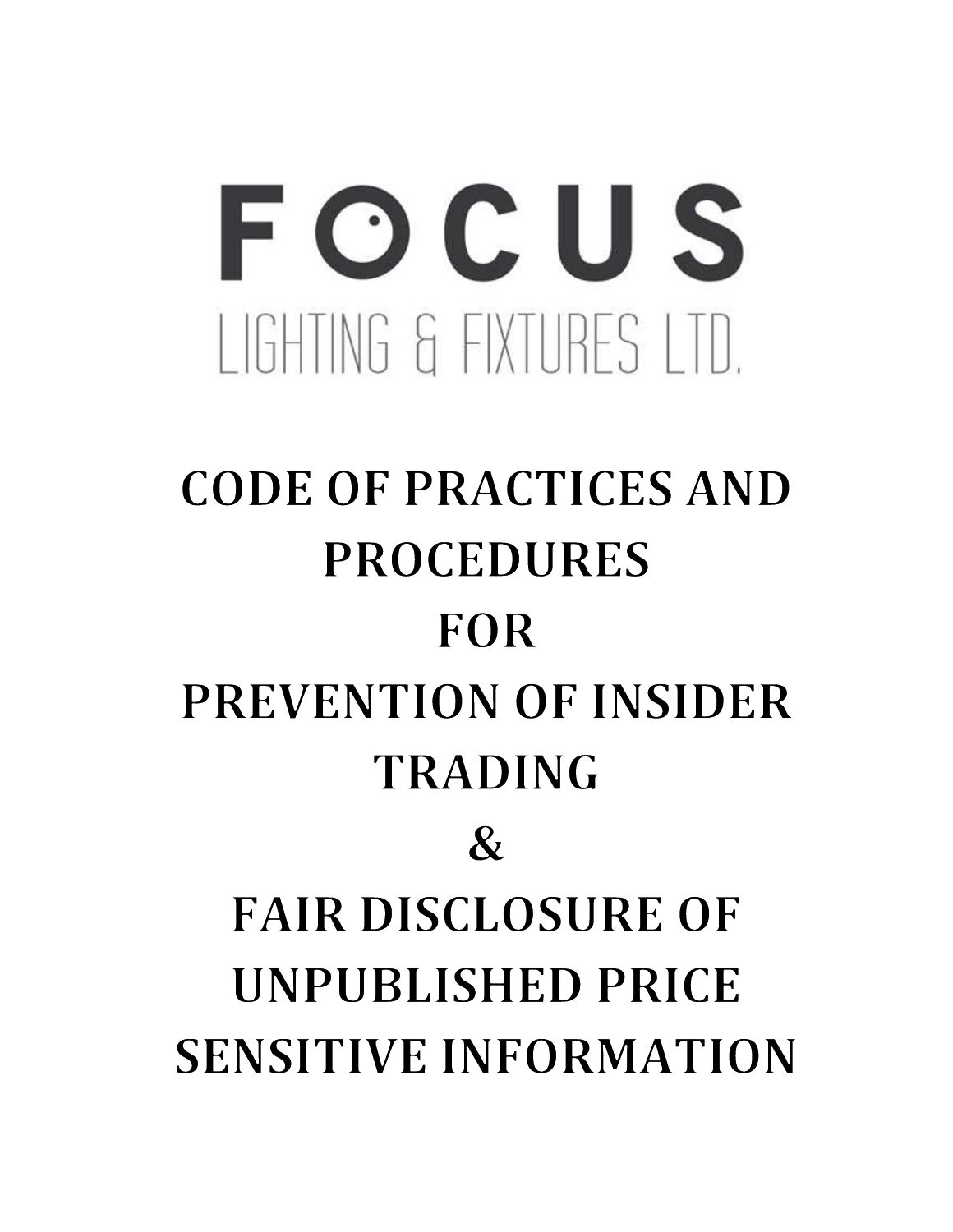# CONTENT

| Sr. No. | <b>Particulars</b>                                                                                                | Page No.       |
|---------|-------------------------------------------------------------------------------------------------------------------|----------------|
| 1.      | BACKGROUND & LEGAL FRAMEWORK                                                                                      | 2              |
| 2.      | <b>APPLICABILITY</b>                                                                                              | 3              |
| 3.      | <b>DEFINITIONS</b>                                                                                                | 3              |
| 4.      | ROLE OF COMPLIANCE OFFICER                                                                                        | 6              |
| 5.      | DESIGNATION OF CHIEF INVESTOR RELATIONS OFFICER                                                                   | 6              |
| 6.      | <b>TRADING WINDOW</b>                                                                                             | 7              |
| 7.      | <b>TRADING PLAN</b>                                                                                               | $\overline{7}$ |
| 8.      | PRE-CLEARANCE OF TRADING                                                                                          | 9              |
| 9.      | DETERMINATION OF LEGITIMATE PURPOSE                                                                               | 9              |
| 10.     | <b>OTHER RESTRICTIONS</b>                                                                                         | 10             |
| 11.     | DISCLOSURE REQUIREMENTS                                                                                           | 10             |
| 12.     | MAINTENANCE OF DIGITAL DATABASE                                                                                   | 11             |
| 13.     | TRADING WHEN IN POSSESSION OF UPSI                                                                                | 11             |
| 14.     | DISCLOSURE/DISSEMINATION OF PRICE SENSITIVE INFORMATION<br>WITH SPECIAL REFERENCE TO ANALYSTS, RESEARCH PERSONNEL | 11             |
| 15.     | PENALTY FOR INSIDER TRADING                                                                                       | 12             |
| 16.     | PRESERVATION OF PRICE SENSITIVE INFORMATON                                                                        | 12             |
| 17.     | <b>ANNEXURES</b>                                                                                                  | 13             |

| Approved on               | 20th March, 2017    |
|---------------------------|---------------------|
| Effective from            | 13th April, 2017    |
| 1 <sup>st</sup> Amendment | 29th May, 2019      |
| 2 <sup>nd</sup> Amendment | 10th February, 2022 |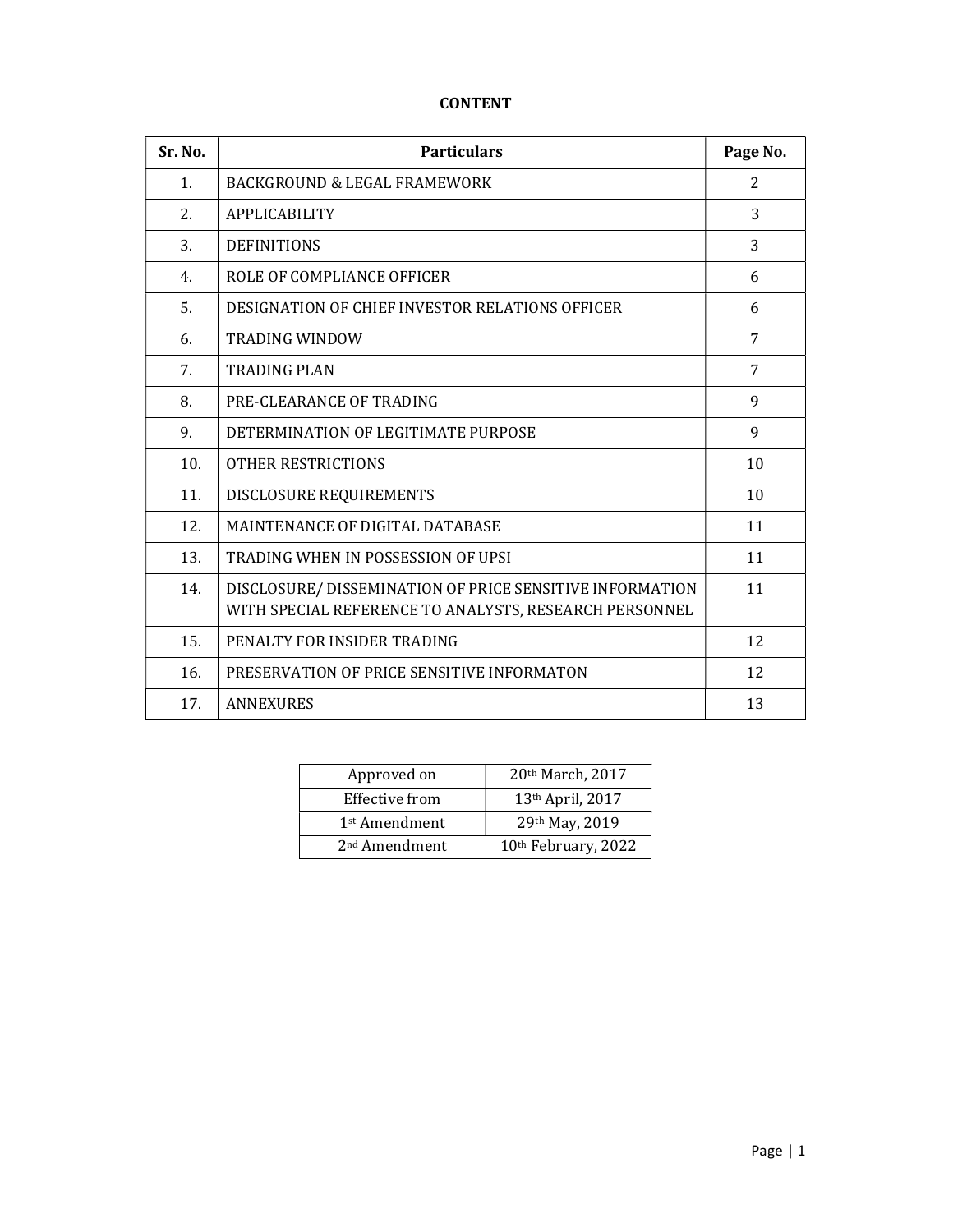# 1. BACKGROUND & LEGAL FRAMEWORK:

Focus Lighting And Fixtures Limited (hereinafter referred to as the "Company" or "Focus Lighting") is a public company whose equity shares are listed on National Stock Exchange of India Limited w.e.f. April 13, 2017 and is subject to the rules and regulations issued by the Securities and Exchange Board of India (SEBI).

Insider trading means dealing (including buying as well as selling) in securities of a company listed/traded on any stock exchange in India based on, or when in possession of, unpublished price sensitive information.

The SEBI prohibits an Insider from Trading in the securities of a company listed on any stock exchange on the basis of any unpublished price sensitive information vide SEBI (Prohibition of Insider Trading) Regulations, 2015 (Regulations). The SEBI Regulations prohibits the communication of UPSI to any person except as required under law. Further, procuring any person to Trade in the securities of any company on the basis of UPSI is also prohibited under the SEBI Regulations. Violations of the SEBI Regulations subject Insiders to severe penalties including fines and imprisonment.

In terms of Regulation 8(1) of the Regulations, the Board of Directors of a listed company shall formulate and publish on its official website, a code of practices and procedures for fair disclosure of unpublished price sensitive information that it would follow in order to adhere to each of the principles set out in **Schedule A** to these regulations. Accordingly, the Board of Directors ("the Board") of the Company has adopted and formulated Code or Policy of Insider Trading in compliance with the applicable regulations of the SEBI and also to upload that code or policy on Company's website at 'www.pluslighttech.com' under the broad heading 'Policies'.

The New Code of Conduct for Prevention of Insider Trading (hereinafter referred to as "the Code") is being introduced to replace the earlier Code of Conduct for Prevention of Insider Trading, to enhance the standards of governance and to take into account certain changes in the organization structure. Accordingly, the Board of Directors ("the Board") of the Company at its meeting held on February 10, 2022 accorded approval for amendment of "Code of Conduct for Prevention of Insider Trading" (Earlier adopted on May 29, 2019).

This revised Policy will be applicable to the Company with effect from 24th November, 2021 since on the said date the Company migrated from SME Platform of NSE to Main Board of NSE.

# All the Directors, Designated Persons, Designated Employees and Connected Persons of Focus Lighting And Fixtures Limited are advised to carefully go through and familiarize themselves with and adhere to the Regulations and the Code.

Every Director, Designated Person, Designated Employee and Connected Persons of the Company has a duty to safeguard the confidentiality of all such UPSI obtained in the course of his or her work at the Company. No Director, Officer, Designated Officer and connected persons may use his or her position or knowledge of the Company to gain personal benefit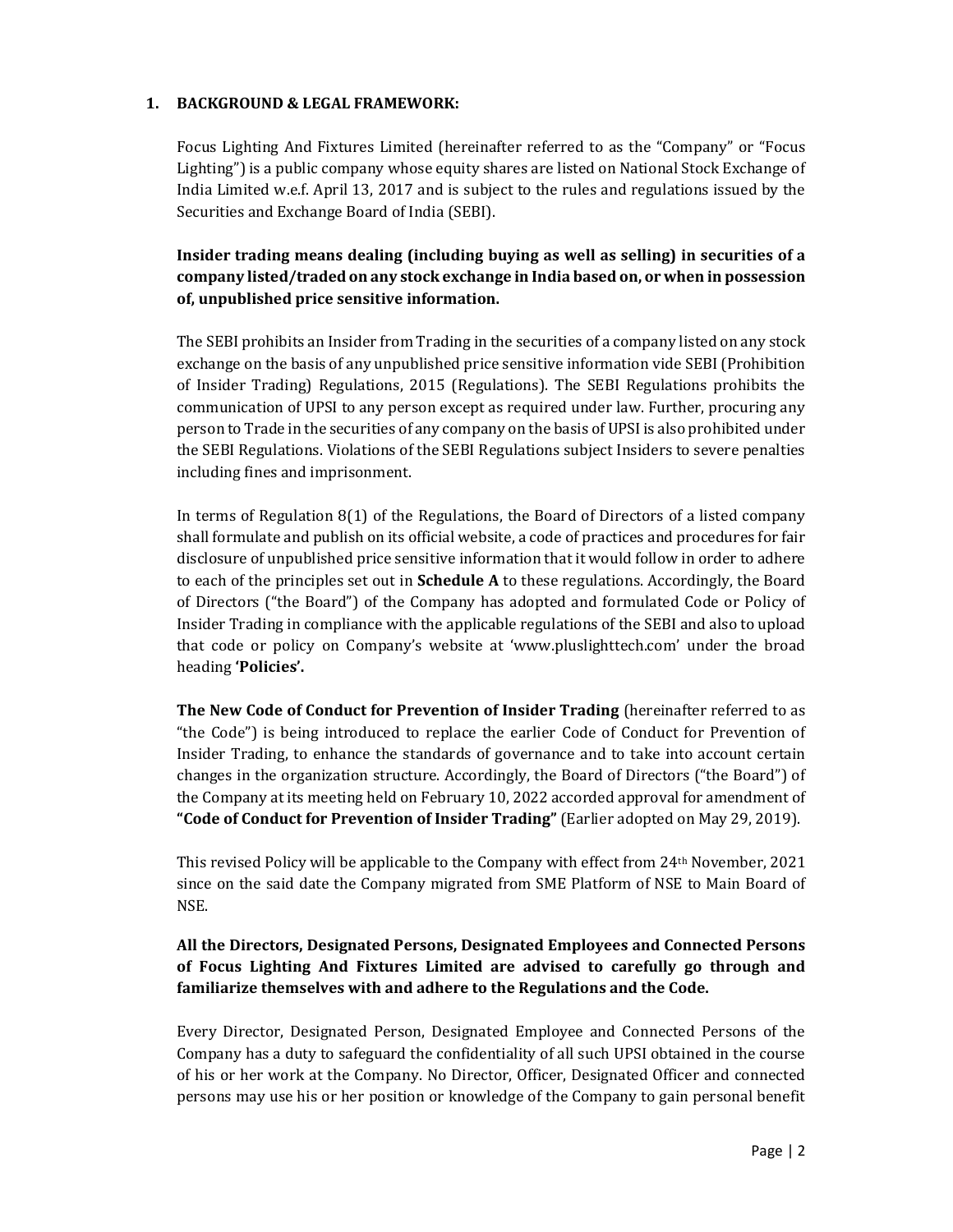or to provide benefit to any third party. The Company hereby stipulates that this code of conduct is to be complied by all Directors, Designated Persons, Designated Employee and Connected persons.

# 2. APPLICABILITY:

This Code is applicable to the Designated Persons of Focus Lighting and other Connected Persons as mentioned in this Code.

The provisions of this code are also applicable to all the subsidiary companies of Focus Lighting.

| Sr. No.      | <b>Term</b>             | <b>Definition</b>                                                                                                                                                                                                                                                                                                                                                                                                                                                                                                                                                                                                                                                                                                                                                                                                         |
|--------------|-------------------------|---------------------------------------------------------------------------------------------------------------------------------------------------------------------------------------------------------------------------------------------------------------------------------------------------------------------------------------------------------------------------------------------------------------------------------------------------------------------------------------------------------------------------------------------------------------------------------------------------------------------------------------------------------------------------------------------------------------------------------------------------------------------------------------------------------------------------|
| a)           | Act                     | means the Securities and Exchange Board of India Act, 1992<br>(15 of 1992).                                                                                                                                                                                                                                                                                                                                                                                                                                                                                                                                                                                                                                                                                                                                               |
| b)           | Board                   | means the Securities and Exchange Board of India.                                                                                                                                                                                                                                                                                                                                                                                                                                                                                                                                                                                                                                                                                                                                                                         |
| $\mathbf{c}$ | Compliance Officer      | " means any senior officer, designated so and reporting to<br>the board of directors or head of the organization in case<br>board is not there, who is financially literate and is capable<br>of appreciating requirements for legal and regulatory<br>compliance under these regulations and who shall be<br>responsible for compliance of policies, procedures,<br>maintenance of records, monitoring adherence to the rules<br>for the preservation of unpublished price sensitive<br>information, monitoring of trades and the implementation<br>of the codes specified in these regulations under the overall<br>supervision of the board of directors of the listed company<br>or the head of an organization, as the case may be.                                                                                  |
| d)           | <b>Connected Person</b> | means:<br>(i) any person who is or has during the six months prior to<br>the concerned act been associated with a company, directly<br>or indirectly, in any capacity including by reason of frequent<br>communication with its officers or by being in any<br>contractual, fiduciary or employment relationship or by<br>being a director, officer or an employee of the company or<br>holds any position including a professional or business<br>relationship between himself and the company whether<br>temporary or permanent, that allows such person, directly<br>or indirectly, access to unpublished price sensitive<br>information or is reasonably expected to allow such access.<br>(ii) Without prejudice to the generality of the foregoing, the<br>persons falling within the following categories shall be |

# 3. DEFINITIONS: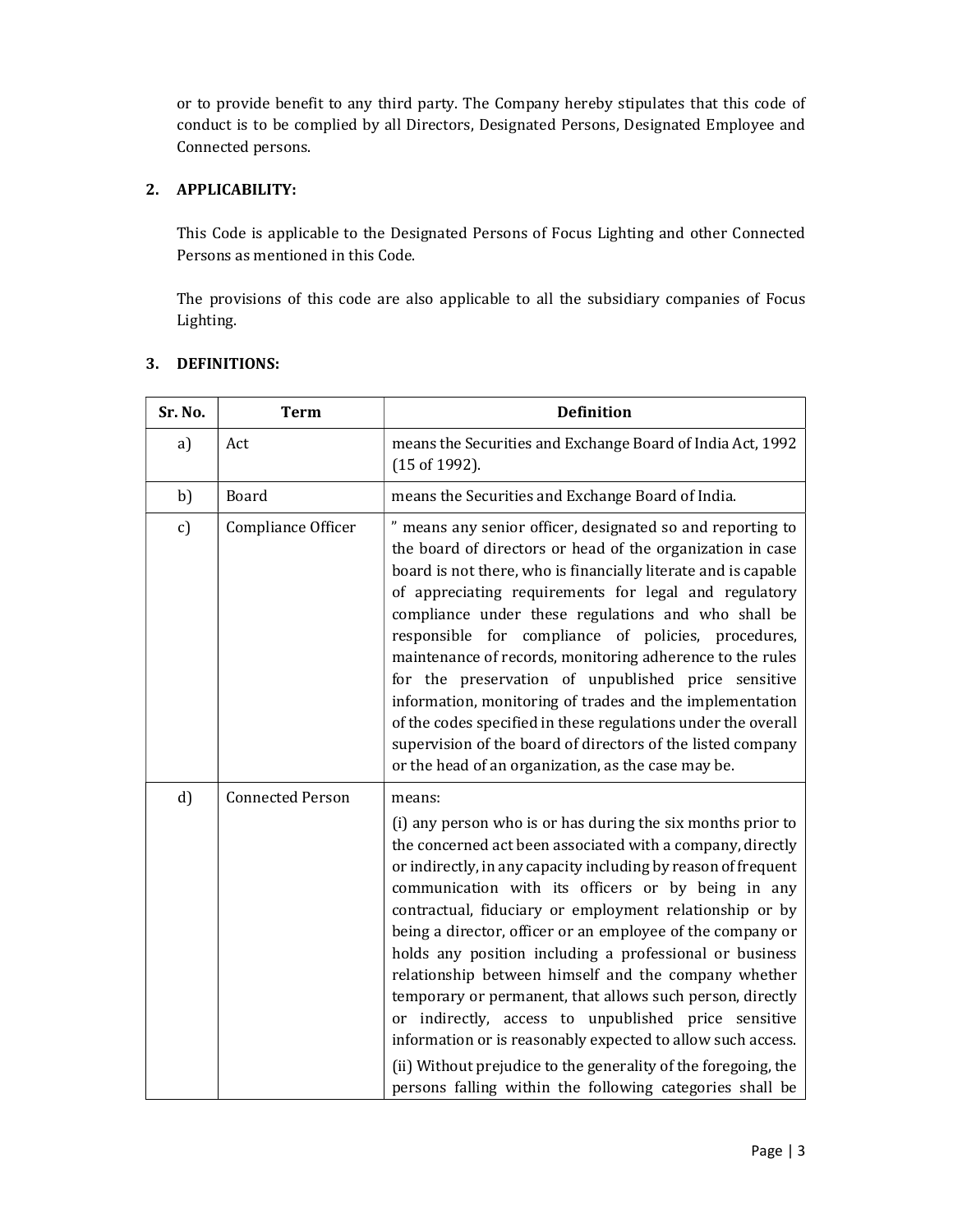|    |                          | deemed to be connected persons unless the contrary is<br>established, -                                                                                                                                                                    |
|----|--------------------------|--------------------------------------------------------------------------------------------------------------------------------------------------------------------------------------------------------------------------------------------|
|    |                          | (a) an immediate relative of connected persons specified in<br>clause (i); or                                                                                                                                                              |
|    |                          | (b) a holding company or associate company or subsidiary<br>company; or                                                                                                                                                                    |
|    |                          | (c) an intermediary as specified in section 12 of the Act or<br>an employee or director thereof; or                                                                                                                                        |
|    |                          | (d) an investment company, trustee company, asset<br>management company or an employee or director thereof;<br>or                                                                                                                          |
|    |                          | (e) an official of a stock exchange or of clearing house or<br>corporation; or                                                                                                                                                             |
|    |                          | (f) a member of board of trustees of a mutual fund or a<br>member of the board of directors of the asset management<br>company of a mutual fund or is an employee thereof; or                                                              |
|    |                          | (g) a member of the board of directors or an employee, of a<br>public financial institution as defined in section 2 (72) of the<br>Companies Act, 2013; or                                                                                 |
|    |                          | (h) an official or an employee of a self-regulatory<br>organization recognised or authorized by the Board; or<br>(i) a banker of the company; or                                                                                           |
|    |                          | (j) a concern, firm, trust, Hindu undivided family, company<br>or association of persons wherein a director of a company<br>or his immediate relative or banker of the company, has<br>more than ten per cent. of the holding or interest. |
| e) | <b>Designated Person</b> | shall consist of, Connected Persons who are:                                                                                                                                                                                               |
|    |                          | I. Promoters of the Company;                                                                                                                                                                                                               |
|    |                          | II. Directors of the Company;                                                                                                                                                                                                              |
|    |                          | III. Executive Officers of the Company;                                                                                                                                                                                                    |
|    |                          | IV. Employees named in the Corporate Organization Chart<br>of the Company from time to time;                                                                                                                                               |
|    |                          | V. All employees in the Finance and Accounts Department,<br>Perishable & General Department, Legal & Secretarial<br>Department, Credit Control Department,                                                                                 |
|    |                          | VI. All employees two level below CEO and others who are<br>in fiduciary role and deal with unpublished price sensitive<br>information in ordinary course.                                                                                 |
|    |                          | VII. Any other Connected Person designated by the<br>Company on the basis of their functional role;                                                                                                                                        |
|    |                          | VIII. Immediate Relatives of I to VII above;                                                                                                                                                                                               |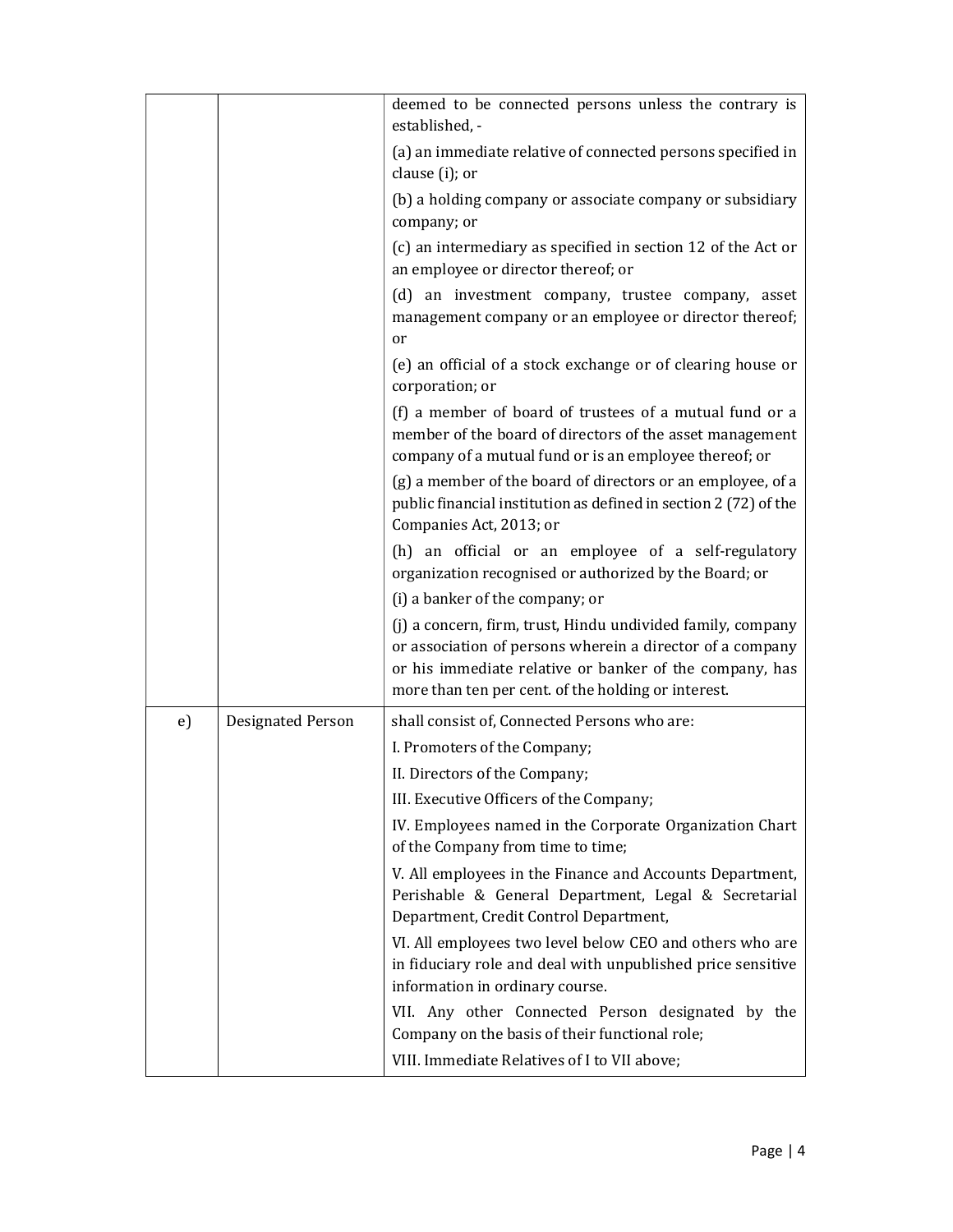| f)           | Generally available<br>information                          | means information that is accessible to the public on a<br>non-discriminatory basis.                                                                                                                                                                                                                                                                                                                                                                                                                                        |
|--------------|-------------------------------------------------------------|-----------------------------------------------------------------------------------------------------------------------------------------------------------------------------------------------------------------------------------------------------------------------------------------------------------------------------------------------------------------------------------------------------------------------------------------------------------------------------------------------------------------------------|
| g)           | <b>Immediate Relative</b>                                   | "Immediate relative" means a spouse of a person, and<br>includes parent, sibling, and child of such person or of the<br>spouse, any of whom is either dependent financially on such<br>person, or consults such person in taking decisions relating<br>to trading in securities.                                                                                                                                                                                                                                            |
| h)           | Insider                                                     | means:                                                                                                                                                                                                                                                                                                                                                                                                                                                                                                                      |
|              |                                                             | i) a connected person; or                                                                                                                                                                                                                                                                                                                                                                                                                                                                                                   |
|              |                                                             | ii) in possession of or having access to unpublished price<br>sensitive information;                                                                                                                                                                                                                                                                                                                                                                                                                                        |
| i)           | Key Managerial<br>Personnel                                 | shall have the meaning assigned to it under the Companies<br>Act, 2013.                                                                                                                                                                                                                                                                                                                                                                                                                                                     |
| j)           | Legitimate Purpose                                          | "Legitimate Purpose" shall include sharing of unpublished<br>price sensitive information in the ordinary course of<br>business by an insider with partners, collaborators, lenders,<br>customers, suppliers, merchant bankers, legal advisors,<br>auditors, insolvency professionals or other advisors or<br>consultants or such other person as may by the Compliance<br>Officer from time to time provided that such sharing has not<br>been carried out to evade or circumvent the prohibitions of<br>these regulations. |
| k)           | Officer                                                     | shall have the meaning assigned to it under the Companies<br>Act, 2013.                                                                                                                                                                                                                                                                                                                                                                                                                                                     |
| $\mathbf{l}$ | Promoter                                                    | shall have the meaning assigned to it under the Securities<br>and Exchange Board of India (Issue of Capital and<br>Disclosure Requirements) Regulations, 2009 or<br>any<br>modification thereof.                                                                                                                                                                                                                                                                                                                            |
| m)           | Securities                                                  | shall have the meaning assigned to it under the Securities<br>Contracts (Regulation) Act, 1956 (42 of 1956) or any<br>modification thereof except units of a mutual fund.                                                                                                                                                                                                                                                                                                                                                   |
| n)           | <b>Takeover Regulations</b>                                 | means the Securities and Exchange Board of India<br>(Substantial Acquisition of Shares and Takeovers)<br>Regulations, 2011 and any amendments thereto.                                                                                                                                                                                                                                                                                                                                                                      |
| $\Omega$     | Trading                                                     | means and includes subscribing, buying, selling, dealing, or<br>agreeing to subscribe, buy, sell, deal in any securities, and<br>"trade" shall be construed accordingly.                                                                                                                                                                                                                                                                                                                                                    |
| $p$ )        | <b>Unpublished Price</b><br>Sensitive Information<br>(UPSI) | "Unpublished price sensitive information" means any<br>information, relating to a company or its securities, directly<br>or indirectly, that is not generally available which upon<br>becoming generally available, is likely to materially affect                                                                                                                                                                                                                                                                          |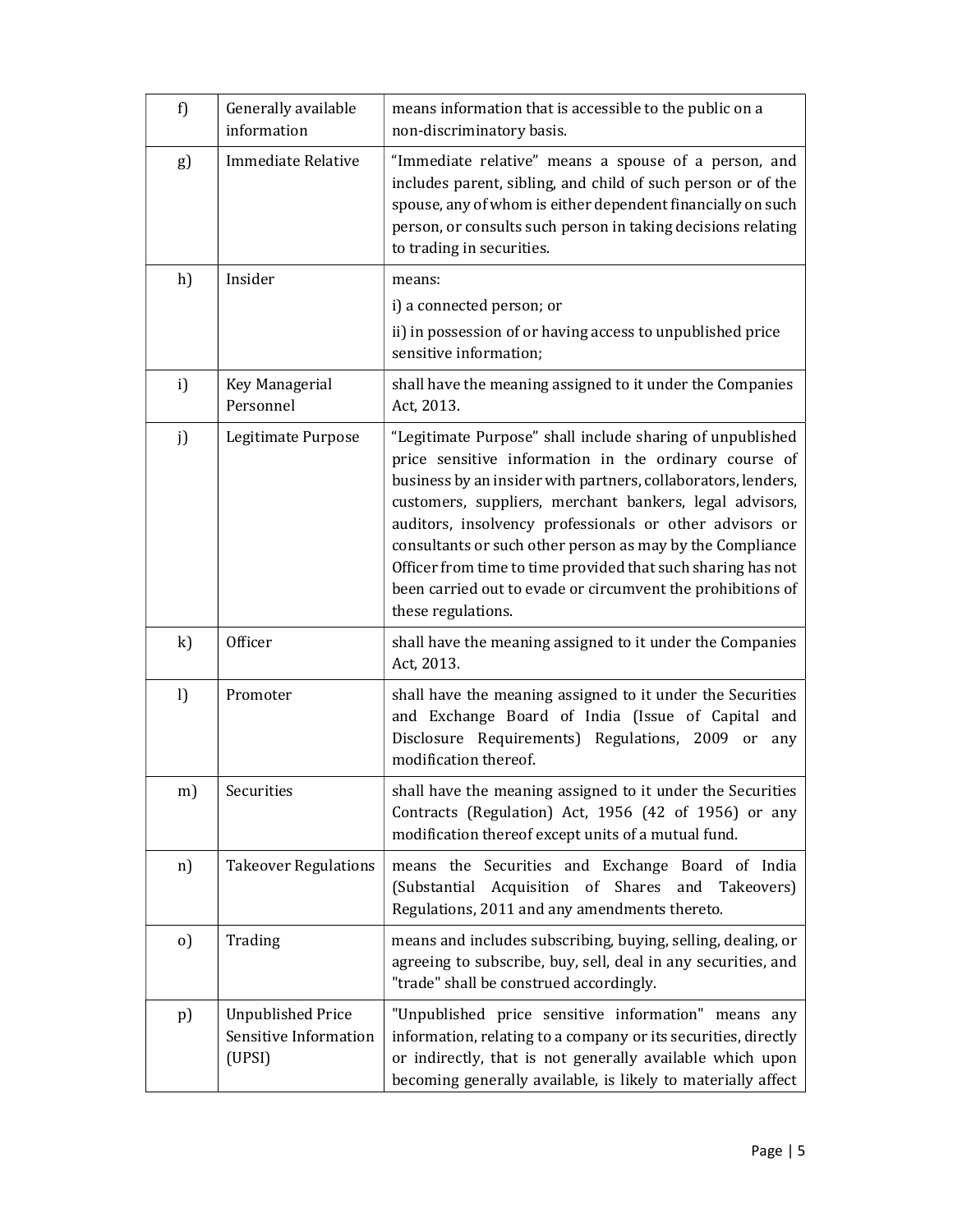|  | the price of the securities and shall, ordinarily including but<br>not restricted to, information relating to the following: |
|--|------------------------------------------------------------------------------------------------------------------------------|
|  | (i) financial results;                                                                                                       |
|  | (ii) dividends;                                                                                                              |
|  | (iii) change in capital structure;                                                                                           |
|  | (iv) mergers, de-mergers, acquisitions, delisting, disposals<br>and expansion of business and such other transactions;       |
|  | (v) changes in key managerial personnel;                                                                                     |

# 4. ROLE OF COMPLIANCE OFFICER:

The Compliance Officer shall report on insider trading to the Board of Directors of the Company and in particular, shall provide half yearly reports to the Chairman of the Audit Committee.

The Compliance Officer shall assist all employees in addressing any clarifications regarding the Securities and Exchange Board of India (Prohibition of Insider Trading) Regulations, 2015 and the Company's aforesaid Codes.

The compliance officer shall be responsible for compliance of policies, procedures, maintenance of records and monitoring adherence to the provisions of PIT Regulations for preservation of unpublished price sensitive information (UPSI). Every trading plan is required to be reviewed and approved by the compliance officer before it is notified to the stock exchanges on which the securities are listed. The Compliance Officer shall confidentially maintain a list of such securities as a "restricted list" which shall be used as the basis for approving or rejecting applications for preclearance of trades.

# 5. DESIGNATION OF CHIEF INVESTOR RELATIONS OFFICER:

The Company shall designate a senior officer as a Chief Investor Relations Officer ("CIRO") to deal with dissemination and disclosure of UPSI.

The CIRO would be responsible to ensure timely, adequate, uniform and universal dissemination and disclosure of UPSI pursuant to this Code as required under the Insider Trading Regulations so as to avoid selective disclosure.

The CIRO shall be responsible for ensuring that the Company complies with continuous disclosure requirements, overseeing and co-ordinating disclosure of UPSI to Stock Exchange(s) where Focus Lighting Securities are listed, analysts, shareholders and media, and educating employees on disclosure policies and procedure.

Disclosure/ dissemination of UPSI may normally be approved in advance by CIRO. In case of doubt, the CIRO shall consult and seek approval of the Managing Director/Executive Director(s) / the Chief Financial Officer of the Company pursuant to the Listing Agreement / Regulations, before dissemination of such information.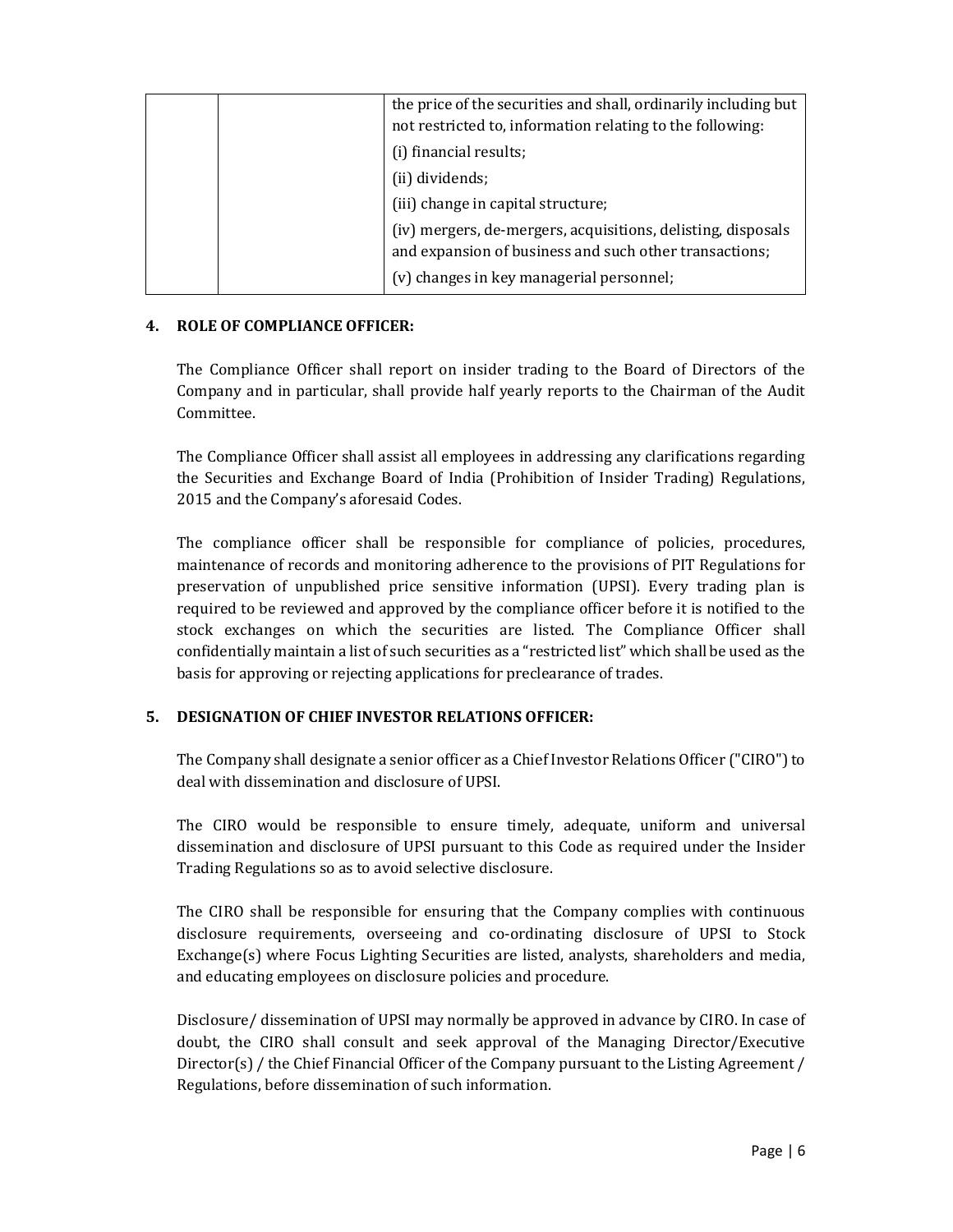If UPSI is accidentally disclosed without prior approval of CIRO, the person responsible shall inform the CIRO immediately. The CIRO will then promptly disseminate the information so as to make such information generally available.

# 6. TRADING WINDOW

- i) The trading window, i.e. the trading period of the stock exchanges, called "trading window", is available for trading in the Company's securities.
- ii) The trading window shall be, inter alia, closed 7 days prior to and during the time the UPSI.
- iii) In case of half yearly/ quarterly results, the trading window shall be closed from the end of half year/ quarter and will open 48 hours after publication of results.
- iv) When the trading window is closed, the Specified Persons shall not trade in the Company's securities in such period.
- v) All Specified Persons shall conduct all their dealings in the securities of the Company only in a valid trading window and shall not deal in any transaction involving the purchase or sale of the Company's securities during the periods when the trading window is closed, as referred to in Point No. (ii) above or during any other period as may be specified by the Company from time to time.

The Compliance Officer shall intimate the closure of trading window to all the designated employees of the Company when he determines that a designated person or class of designated persons can reasonably be expected to have possession of UPSI.

Such closure shall be imposed in relation to such securities to which such UPSI relates. The Compliance Officer after taking into account various factors including the UPSI in question becoming generally available and being capable of assimilation by the market, shall decide the timing for re-opening of the trading window, however in any event it shall not be earlier than forty-eight hours after the information becomes generally available through stock exchange(s).

The trading window shall also be applicable to any person having contractual or fiduciary relation with the Company, such as auditors, accountancy firms, law firms, analysts, consultants, etc., assisting or advising the Company.

# 7. TRADING PLAN:

An insider, who may be perpetually in possession of UPSI, in order to plan for trades to be executed in future, shall formulate a trading plan for dealing in securities of the Company and present it to the Compliance Officer for approval and public disclosure pursuant to which trades may be carried out on his behalf in accordance with such plan.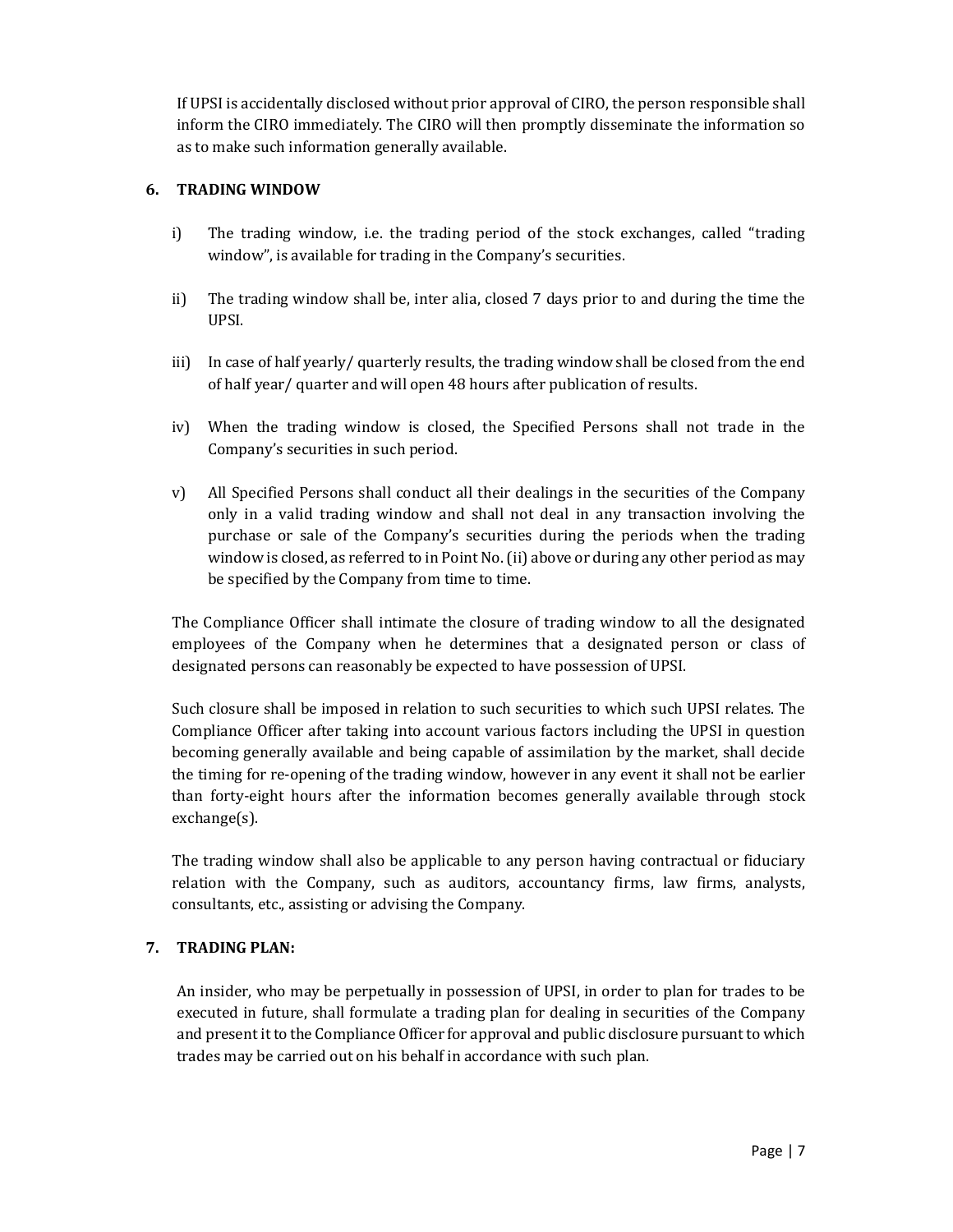# Trading plan shall:

- i) not entail commencement of trading on behalf of the insider earlier than six months from the public disclosure of the plan;
- ii) not entail trading for the period between the twentieth trading day prior to the last day of any financial period for which quarterly results and annual result are required to be announced by the company and the second trading day after the disclosure of such financial results;
- iii) Trading plan shall entail trading for a period of not less than twelve months;
- iv) not entail overlap of any period for which another trading plan is already in existence;
- v) set out either the value of trades to be effected or the number of securities to be traded along with the nature of the trade and the intervals at, or dates on which such trades shall be effected; and
- vi) not entail trading in securities for market abuse.
- vii) The Compliance Officer shall review the trading plan to assess whether the plan would have any potential for violation of these regulations and shall be entitled to seek such express undertakings as may be necessary to enable such assessment and to approve and monitor the implementation of the plan.

The Compliance Officer shall consider the Trading Plan made as above and shall approve it forthwith. However, he shall be entitled to take express undertakings as may be necessary to enable such assessment and to approve and monitor the implementation of the plan as per provisions of the Regulations.

However, the implementation of the trading plan shall not be commenced, if at the time of formulation of the plan, the Insider is in possession of any Unpublished Price Sensitive Information (UPSI) and the said information has not become generally available at the time of the commencement of implementation.

The trading plan once approved shall be irrevocable and it shall be mandatorily have to be implemented and without being entitled to either deviate from it or to execute any trade in the securities outside the scope of the trading plan.

The commencement of the Plan shall be deferred until such UPSI becomes generally available information. Further, the Insider shall also not be allowed to deal in securities of the Company, if the date of trading in securities of the Company, as per the approved Trading Plan, coincides with the date of closure of Trading Window announced by the Compliance Officer.

Upon approval of the trading plan, the Compliance Officer shall notify the plan to the stock exchanges on which the securities are listed.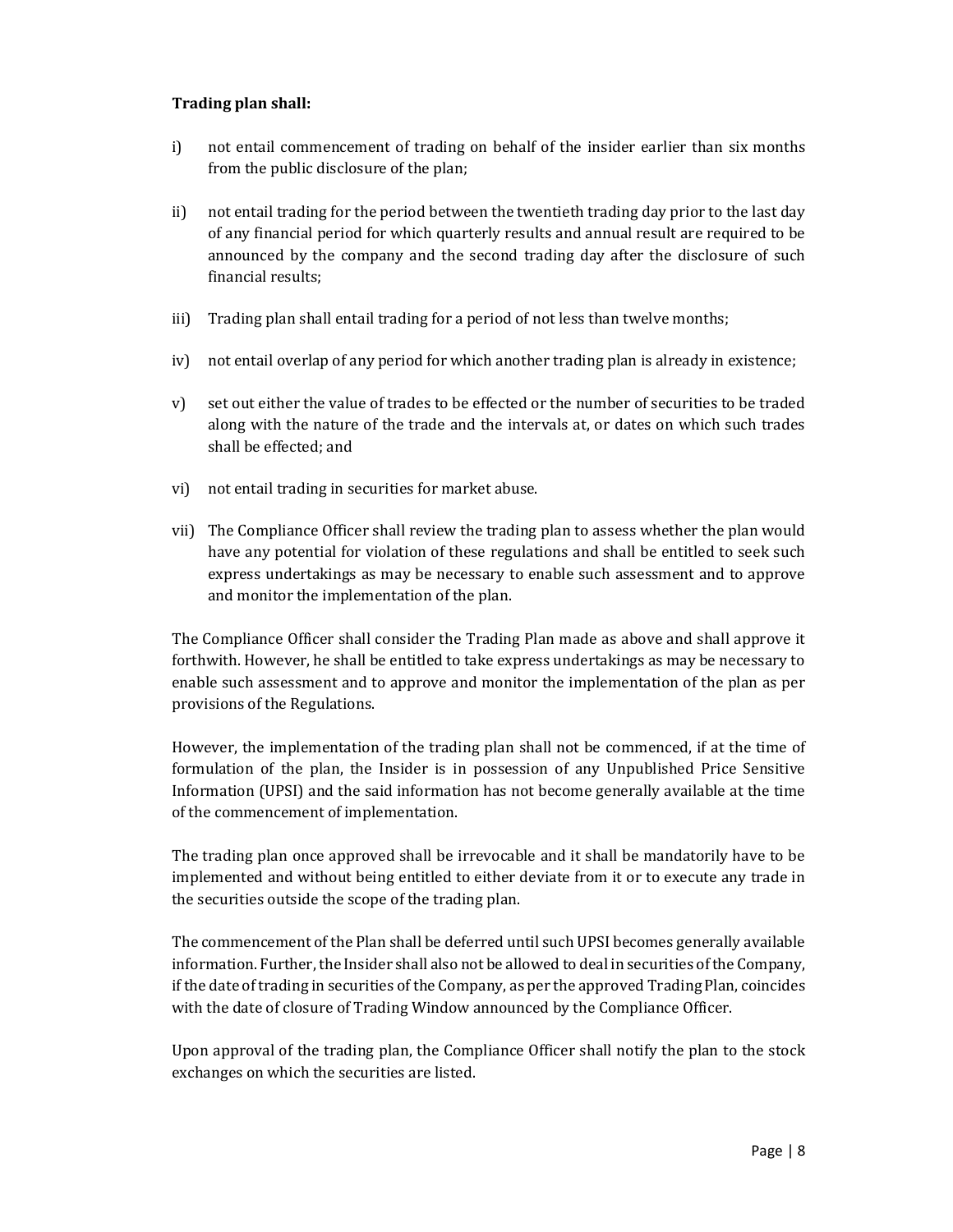# 8. PRE-CLEARANCE OF TRADING:

- i) Designated Persons may Trade in the securities of the Company when the trading window is opened and if the value of the proposed trades is above Rs. 10 Lakhs (market value), should pre-clear the transaction, after obtaining approval of the Compliance Officer by submitting an application as per Annexure-1 and an undertaking as per Annexure-2.
- ii) The Compliance Officer shall not approve any proposed Trade by Designated Person if the Compliance Officer determines that such Designated Person is in possession of UPSI even though the trading window is open.
- iii) The Compliance Officer may, after being satisfied that the application and undertaking are true and accurate, approve Trading by a Designated Person, on the condition that the Trade so approved shall be executed within seven trading days following the date of approval.
- iv) The Designated Person shall, within two days of the execution of the Trade, submit the details of such Trade to the Compliance Officer as per Annexure-3. In case the transaction is not undertaken, intimation shall be made to that effect.
- v) If the pre-cleared Trade is not executed within seven trading days after the approval is given, the Designated Person must secure pre-clearance of the transaction again.
- vi) A Designated Person who trades in securities without complying with the pre-clearance procedure as envisaged in these Rules or gives false undertakings and/or makes misrepresentations in the undertakings executed by him/her while complying with the pre-clearance procedure shall be subjected to the penalties as envisaged in these Rules.
- vii) The Compliance Officer may waive off the holding period in case of sale of securities in personal emergency after recording reasons for the same. However, no such sale will be permitted when the Trading window is closed.

# 9. DETERMINATION OF LEGITIMATE PURPOSE

Legitimate means anything that is conforming to the laws or rule. Hence, a behaviour, which is in conformance to the laws, is a legitimate act. Any act done with acceptable principles of reasoning or is sensible and valid and can said to be a legitimate act.

Sharing of UPSI for the term "legitimate purpose" shall include sharing of unpublished price sensitive information in the ordinary course of business by an insider with partners, collaborators, lenders, customers, suppliers, merchant bankers, legal advisors, auditors, insolvency professionals or other advisors or consultants, provided that such sharing has not been carried out to evade or circumvent the prohibitions under SEBI Regulations, and provided that such persons have entered in to a Non-Disclosure Agreement with the Company or are otherwise subject to a confidentiality obligation, so that the recipient maintains the confidentiality of (and not inappropriately use) the material non-public information / UPSI.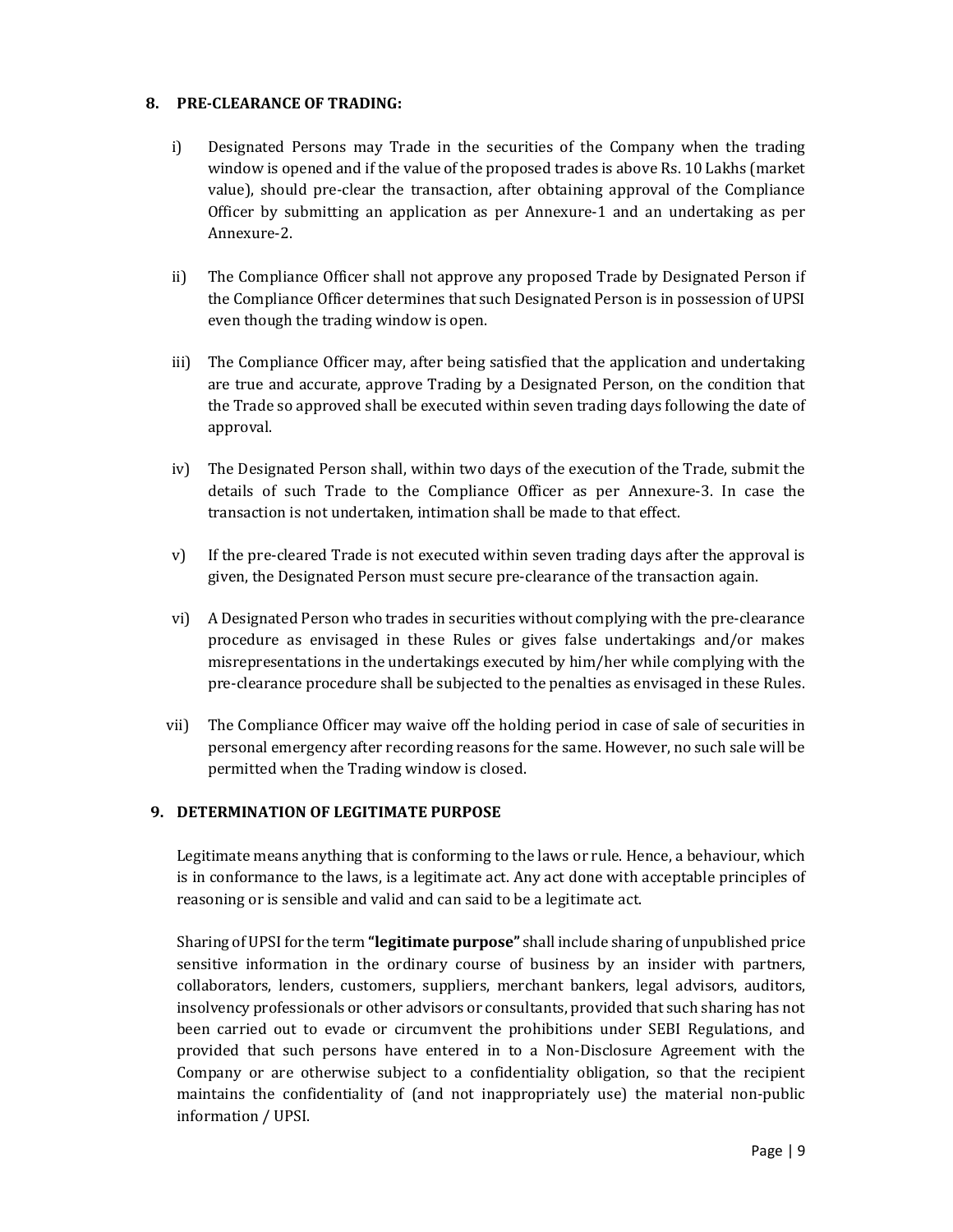Any person in receipt of unpublished price sensitive information pursuant to a "legitimate purpose" shall be considered an "insider" for purposes of these regulations and due notice shall be given to such persons to maintain confidentiality of such unpublished price sensitive information in compliance with these regulations.

#### 10. OTHER RESTRICTIONS

- i) The disclosures to be made by any person under this Code shall include those relating to trading by such person's immediate relatives, and by any other person for whom such person takes trading decisions.
- ii) The disclosures of trading in securities shall also include trading in derivatives of securities and the traded value of the derivatives shall be taken into account for purposes of this Code.
- iii) The disclosures made under this Code shall be maintained for a period of five years.

# 11. DISCLOSURE REQUIREMENTS

# i) Initial Disclosure:

Every person on appointment as a Key Managerial Personnel or a Director of the Company or upon becoming a Promoter shall disclose his / her and immediate Relatives' holding of securities of the Company as on the date of appointment or becoming a promoter, to the Company within seven days of such appointment or becoming a promoter, as per Form B set out in Annexure- 4.

# ii) Continual Disclosure:

Every Promoter, Promoter Group, employee, Director of the Company and each of their Immediate Relatives shall disclose as per Form C set out in Annexure-5 to the Company the number of such securities acquired or disposed of within two trading days of such transaction if the value of the securities traded, whether in one transaction or a series of transactions over any calendar quarter, aggregates to a traded value in excess of Rs. 10 lakhs or such other value as may be specified.

# The disclosure shall be made within two trading days of:

- a. the receipt of intimation of allotment of shares, or
- b. the acquisition or sale of shares or voting rights, as the case may be.

#### iii) Disclosure to the Stock Exchanges:

The Compliance Officer shall notify the stock exchanges, particulars of the Trades, within two trading days of the receipt of the Continual Disclosure or from becoming aware of such information.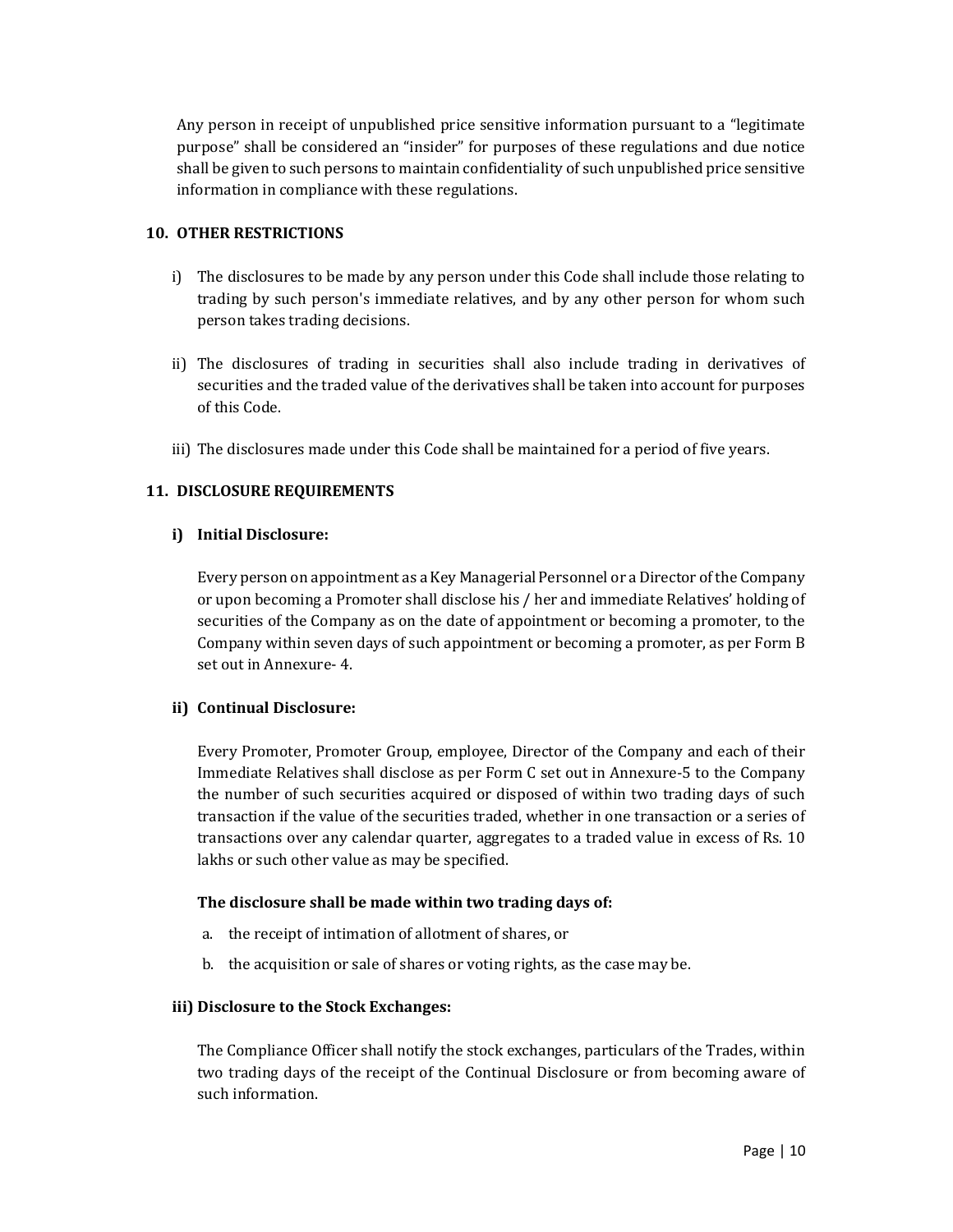#### iv) Disclosure by other Connected persons:

The Compliance Officer may, require any other Connected Person to disclose the holdings and trading in securities of the Company as per Form D set out in Annexure- 6 at such frequency as he/she may determine.

#### 12. MAINTENANCE OF DIGITAL DATABASE:

The Company shall maintain a structured digital database of the persons with whom UPSI is shared, as required under the Insider Trading Regulations. The database shall inter alia contain the names of the persons or entities with whom the information is shared under the Insider Trading Regulations along with the Permanent Account Number ("PAN") or any other identifier authorized by law where PAN is not available.

# 13. TRADING WHEN IN POSSESSION OF UPSI:

No insider shall trade in securities that are listed or proposed to be listed on a stock exchange when in possession of unpublished price sensitive information.

When a person who has traded in securities has been in possession of UPSI, his trade(s) would be presumed to have been motivated by the knowledge and awareness of such information in his possession.

# 14. DISCLOSURE/DISSEMINATION OF PRICE SENSITIVE INFORMATION WITH SPECIAL REFERENCE TO ANALYSTS, RESEARCH PERSONNEL:

- i) No information shall be passed by Specified Persons by way of making a recommendation for the purchase or sale of securities of the Company.
- ii) Disclosure/dissemination of Price Sensitive Information with special reference to analysts, media persons and institutional investors:

# The following guidelines shall be followed while dealing with analysts and institutional investors:

- a. Only public information to be provided.
- b. At least two Company representatives be present at meetings with analysts, media persons and institutional investors.
- c. Unanticipated questions may be taken on notice and a considered response given later. If the answer includes price sensitive information, a public announcement should be made before responding.
- d. Simultaneous release of information after every such meet.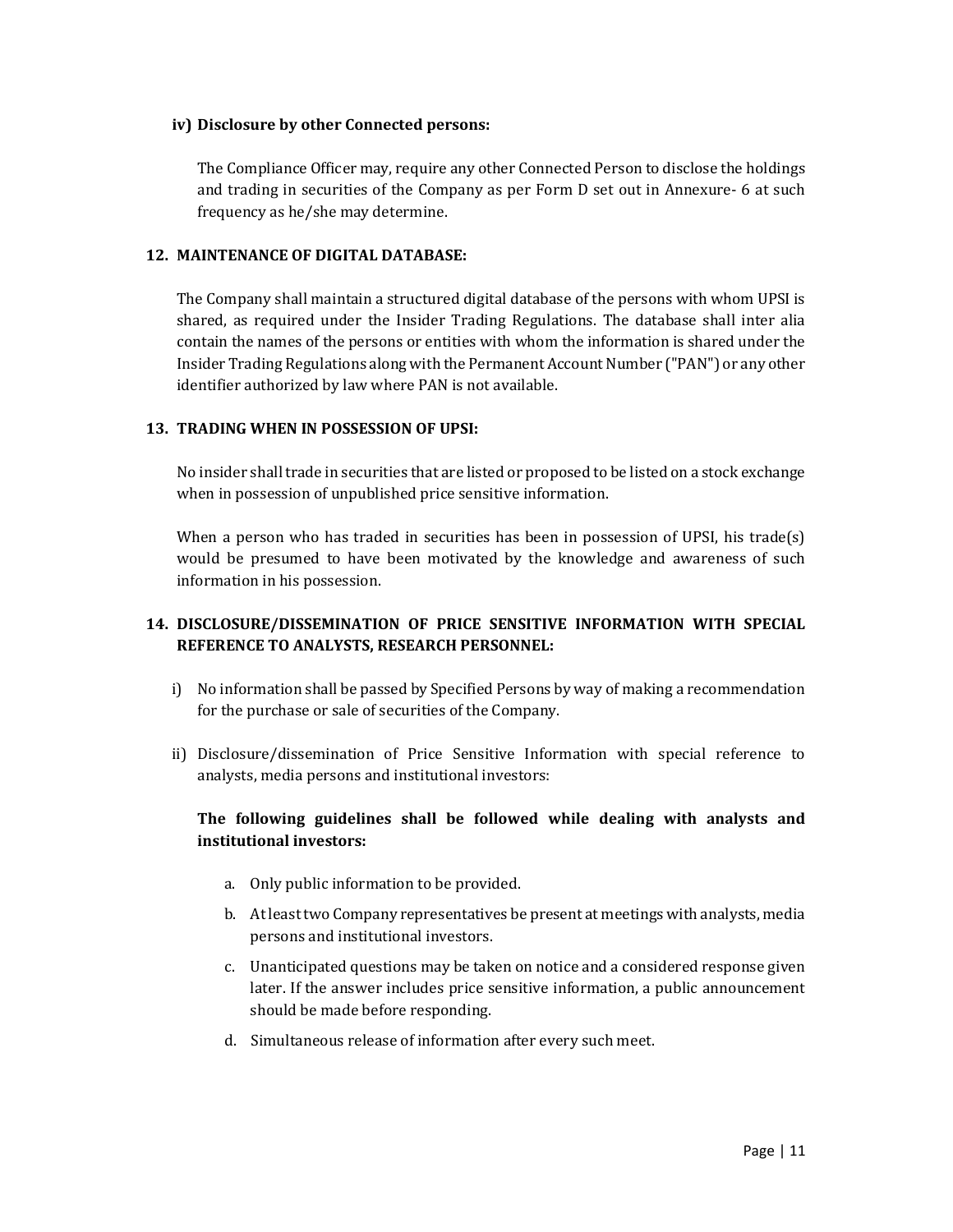# 15. PENALTY FOR INSIDER TRADING

- i) An Insider who acts in contravention of these Rules shall be liable to have his services or relationship with the Company, as the case may be, terminated.
- ii) Directors, Officers and employees of the Company who violate these rules shall be subject to disciplinary action by the Company, which may include wage freeze, suspension, ineligibility for future participation in the Company's stock option plans or termination.
- iii) The SEBI or any other appropriate regulatory authority would also be informed of the violation of these Rules so that appropriate action may be taken.

# 16. PRESERVATION OF PRICE SENSITIVE INFORMATON:

All information shall be handled within the organisation on a need-to-know basis and no unpublished price sensitive information shall be communicated to any person except in furtherance of the insider's legitimate purposes, performance of duties or discharge of his legal obligations.

An unpublished price sensitive information may be communicated, provided, allowed access to or procured, in connection with a transaction that would:

- i) entail an obligation to make an open offer under the takeover regulations where the board of directors of the company is of informed opinion that the proposed transaction is in the best interests of the company;
- ii) not attract the obligation to make an open offer under the takeover regulations but where the board of directors of the company is of informed opinion that the proposed transaction is in the best interests of the company and the information that constitute unpublished price sensitive information is disseminated to be made generally available at least two trading days prior to the proposed transaction being effected in such form as the board of directors may determine.

For the above purposes, the board of directors shall require the parties to execute agreements to contract confidentiality and non-disclosure obligations on the part of such parties and such parties shall keep information so received confidential, except for the limited purpose and shall not otherwise trade in securities of the company when in possession of unpublished price sensitive information.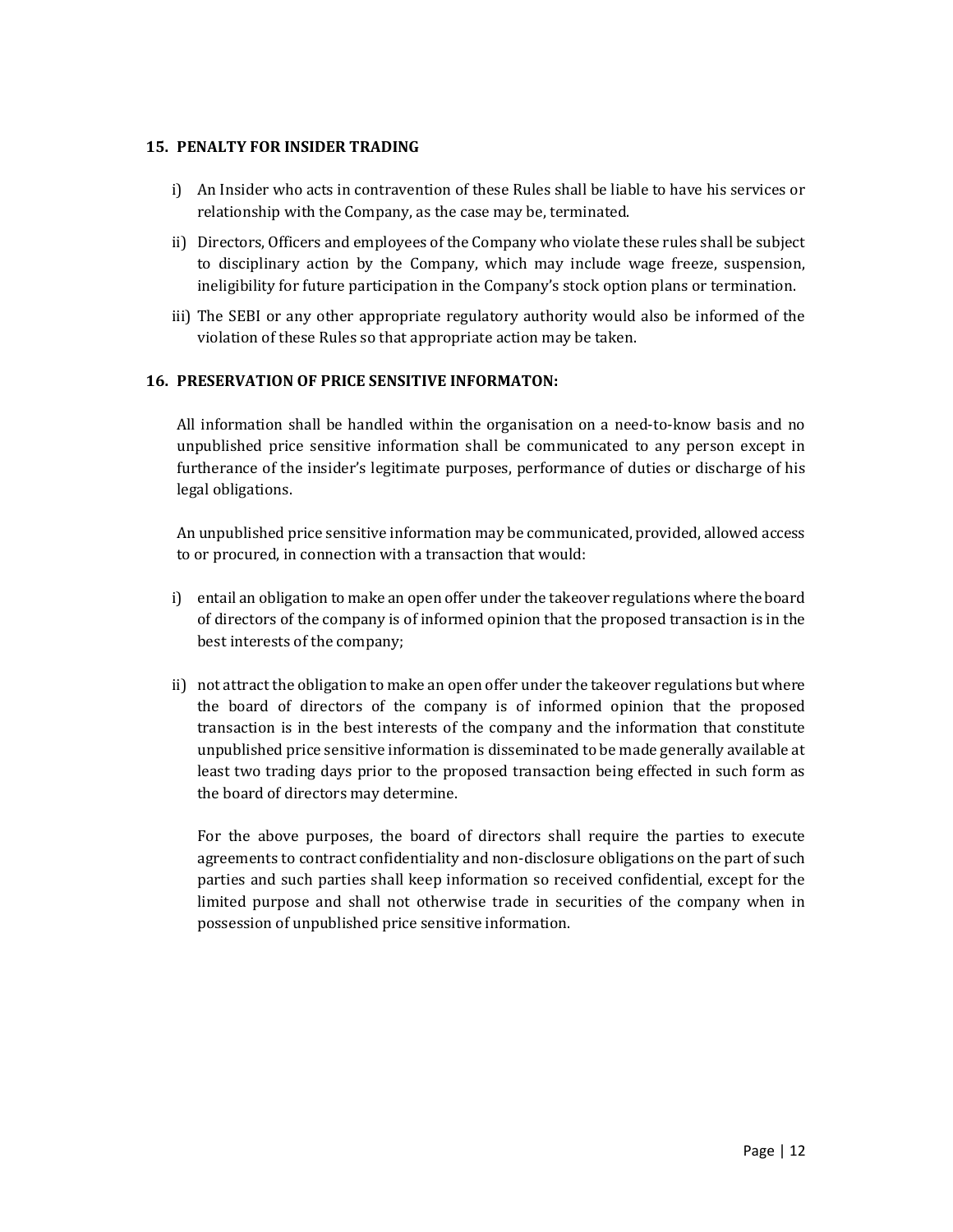#### APPLICATION FOR PRE-TRADING APPROVAL

To, The Compliance Officer,

Focus Lighting And Fixtures Limited

Pursuant to the SEBI (Prohibition of Insider Trading) Regulations, 2015 and the Company's Insider Trading Policy, I seek approval to purchase / sell / subscribe \_\_\_\_\_\_\_\_\_ equity shares of the Company as per details given below:

| Name of the Applicant                                                                  |                                |
|----------------------------------------------------------------------------------------|--------------------------------|
| Designation                                                                            |                                |
| Number of securities held as on date                                                   |                                |
| Folio No. / DP ID / Client ID No.                                                      |                                |
| The proposal is for                                                                    | (a) Purchase of securities     |
|                                                                                        | (b) Subscription to securities |
|                                                                                        | (c) Sale of securities         |
| Proposed date of trading in securities                                                 |                                |
| Estimated number of securities proposed to<br>be purchased/subscribed/sold             |                                |
| Current market price (as on date of<br>application)                                    |                                |
| Whether the proposed transaction will be<br>through stock exchange or off-market trade |                                |
| Folio No. / DP ID / Client ID No. where the<br>securities will be credited / debited   |                                |

I enclose herewith the Undertaking signed by me.

Signature: Name: Designation:

Date:

Place: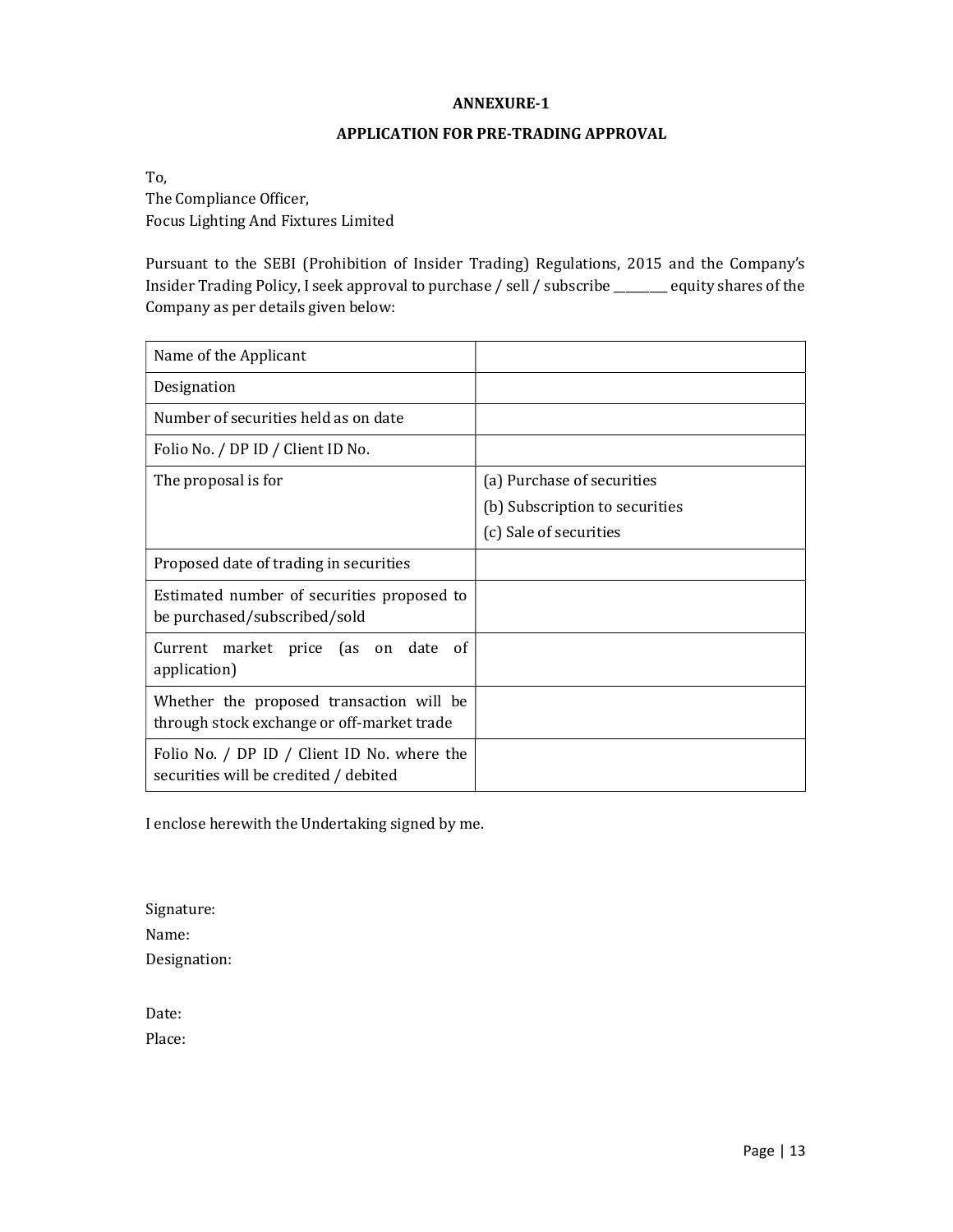#### UNDERTAKING TO BE ACCOMPANIED WITH THE APPLICATION FOR PRE-CLEARANCE

To, The Compliance Officer, Focus Lighting And Fixtures Limited

Dear Sir,

|                           | (Name),                               | (Designation) of the Company residing                |
|---------------------------|---------------------------------------|------------------------------------------------------|
| -at                       |                                       |                                                      |
| am desirous of dealing in |                                       | shares of the Company as mentioned in my application |
| dated                     | for pre-clearance of the transaction. |                                                      |

I further declare that I am not in possession of or otherwise privy to any unpublished Price Sensitive Information.

In the event that I have access to or received any information that could be construed as "Price Sensitive Information" as defined in the Code, after the signing of this undertaking but before executing the transaction for which approval is sought, I shall inform the Compliance Officer of the same and shall completely refrain from dealing in the securities of the Company until such information becomes public.

I declare that I have not contravened the provisions of the Code as notified by the Company from time to time or any regulations of the SEBI (Prohibition of Insider Trading) Regulations, 2015.

I undertake to submit the necessary report within two days of execution of the transaction / a 'Nil' report if the transaction is not undertaken.

If approval is granted, I shall execute the deal within 7 days of the receipt of approval failing which I shall seek fresh pre-clearance again.

I declare that I have made full and true disclosure in this regard to the best of my knowledge and belief.

| Signature:   |  |
|--------------|--|
| Name:        |  |
| Designation: |  |

Date: Place: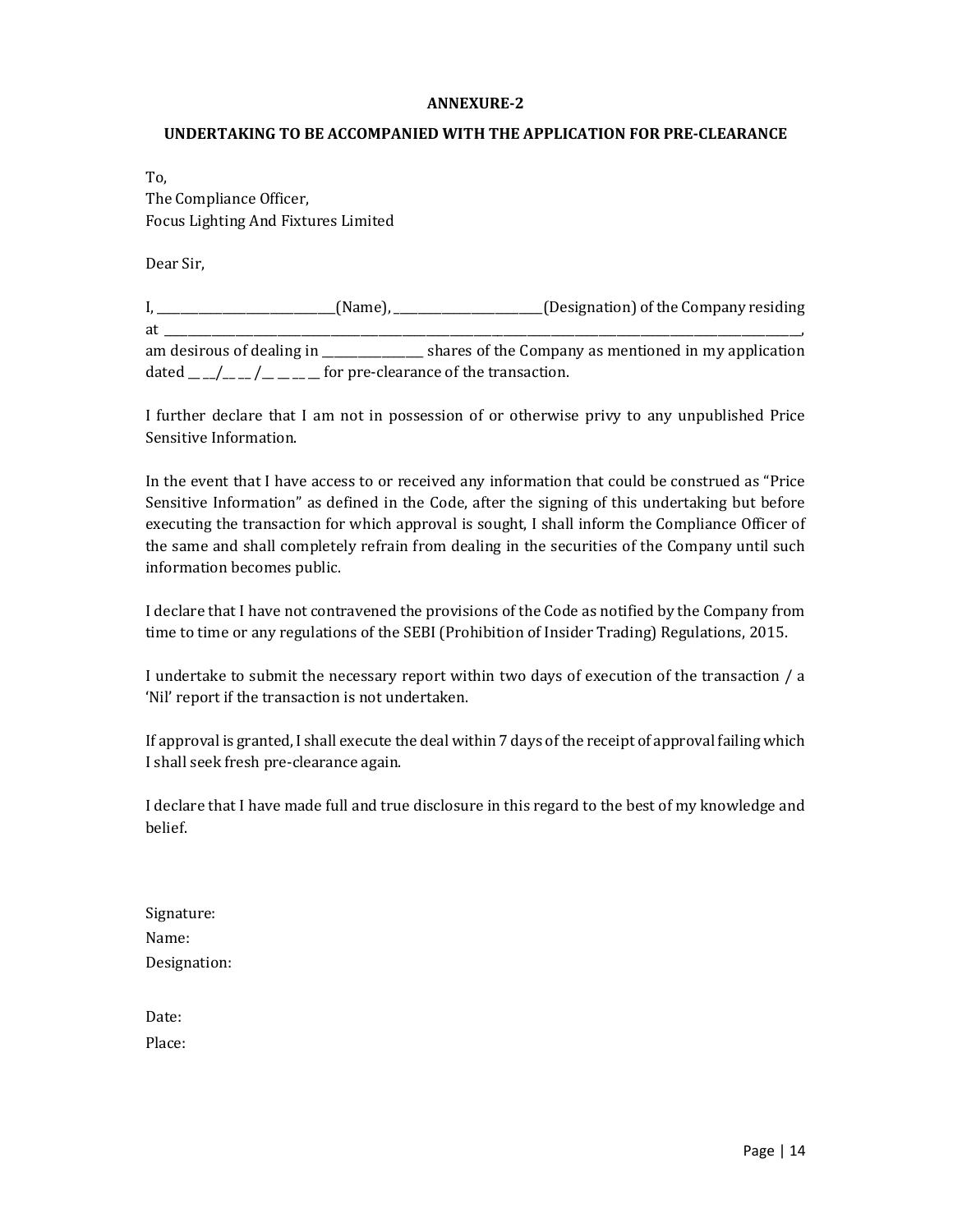# FORMAT FOR DISCLOSURE OF TRANSACTIONS

(To be submitted within 2 days of transaction / dealing in securities of the Company)

To,

The Compliance Officer, Focus Lighting And Fixtures Limited

I hereby inform that I

- have not bought / sold/ subscribed any securities of the Company.
- have bought/sold/subscribed to \_\_\_\_\_\_\_\_\_\_\_\_\_\_\_\_\_\_\_\_\_\_\_\_\_ securities as mentioned below on  $\frac{1}{2}$  \_\_/\_ \_ /\_ \_ \_ \_ (date)

| Name of holder | No. of<br>securities dealt<br>with | Bought/Sold/<br><b>Subscribed</b> | DP ID/Client ID<br>/ Folio No | Price (Rs.) |  |  |
|----------------|------------------------------------|-----------------------------------|-------------------------------|-------------|--|--|
|                |                                    |                                   |                               |             |  |  |
|                |                                    |                                   |                               |             |  |  |
|                |                                    |                                   |                               |             |  |  |

I declare that the above information is correct and that no provisions of the Company's Code or Policy and/or applicable laws/SEBI (Prohibition of Insider Trading) Regulations, 2015 have been contravened for effecting the above said transactions(s).

Signature: Name: Designation:

Date:

Place: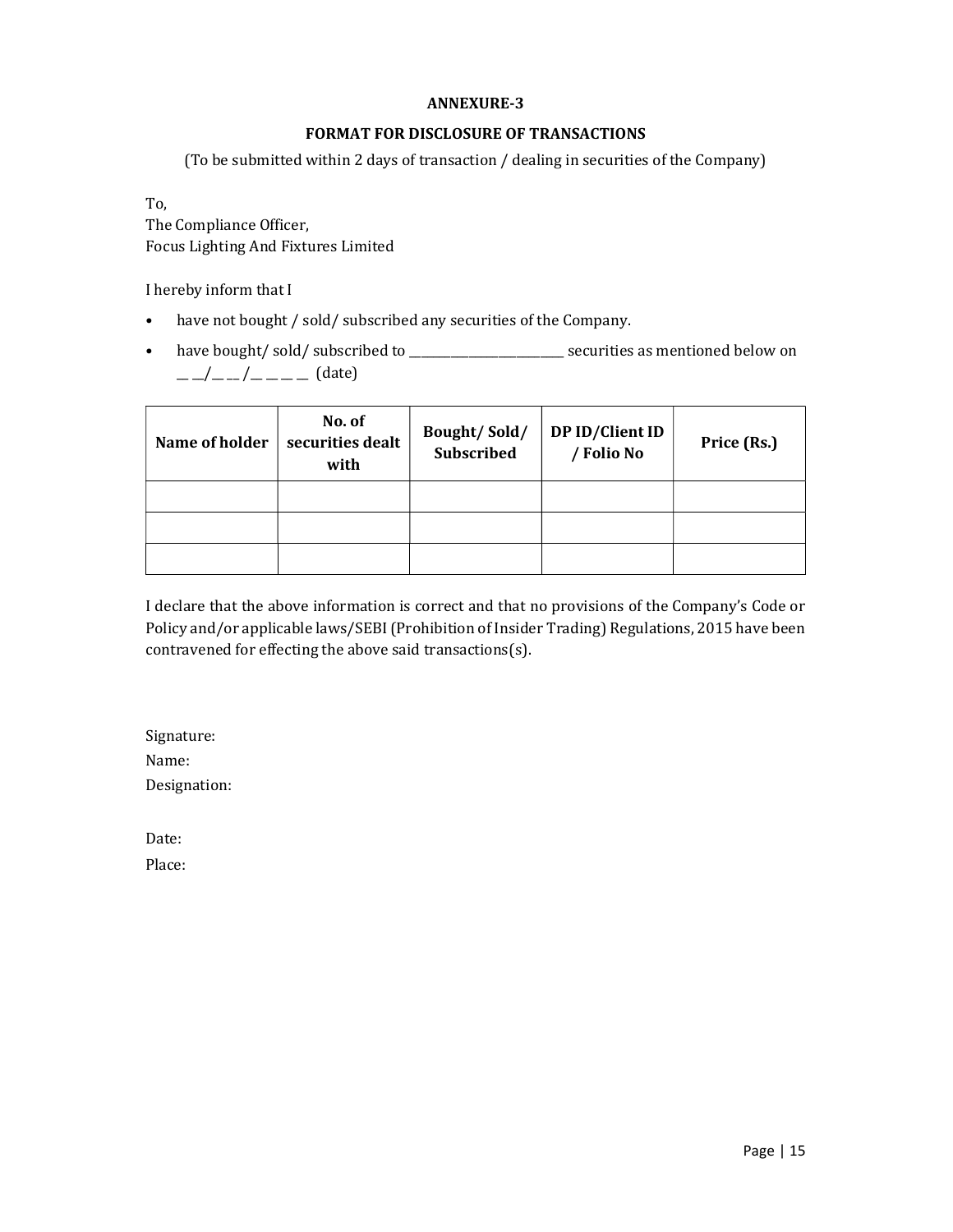# FORM A

# Securities and Exchange Board of India (Prohibition of Insider Trading) Regulations, 2015 [Regulation 7(1)(b) read with Regulation 6(2)]

To, The Compliance Officer, Focus Lighting And Fixtures Limited

Details of Securities held on appointment of Key Managerial Personnel (KMP) or Director or upon becoming a Promoter of a listed company and other such persons as mentioned in Regulation 6(2) of SEBI Regulations.

| Name, PAN<br>No., CIN/DIN<br>& address<br>with Contact<br>No. | <b>Category of Person</b><br>(Promoters/<br><b>KMP/Directors/imme</b><br>diate<br>relatives/others, etc.) | Date of<br>appointment of<br>Director / KMP<br>or Date of<br>becoming<br>Promoter | Securities held at the<br>time of becoming<br>Promoter/appointme<br>nt of Director/KMP                |  | $%$ of<br><b>Shareholding</b> | Open Interest of the<br><b>Future contracts held</b><br>at the time of becoming<br>Promoter/appointment<br>of Director/KMP |                                               | Open Interest of the<br><b>Option contracts held</b><br>at the time of becoming<br>Promoter/appointment<br>of Director/KMP |                                               |
|---------------------------------------------------------------|-----------------------------------------------------------------------------------------------------------|-----------------------------------------------------------------------------------|-------------------------------------------------------------------------------------------------------|--|-------------------------------|----------------------------------------------------------------------------------------------------------------------------|-----------------------------------------------|----------------------------------------------------------------------------------------------------------------------------|-----------------------------------------------|
|                                                               |                                                                                                           |                                                                                   | No.<br>Type of<br>security (For<br>e.g. – Shares,<br>Warrants.<br>Convertible<br>Debentures,<br>etc.) |  |                               | Number of<br>units<br>contracts<br>lot size)                                                                               | <b>Notional</b><br>value in<br>Rupee<br>terms | Number of<br>units<br>contracts<br>lot size)                                                                               | <b>Notional</b><br>value in<br>Rupee<br>terms |
|                                                               |                                                                                                           |                                                                                   |                                                                                                       |  |                               |                                                                                                                            |                                               |                                                                                                                            |                                               |

Signature:

Name: Date:

Designation: Place:

Page | 16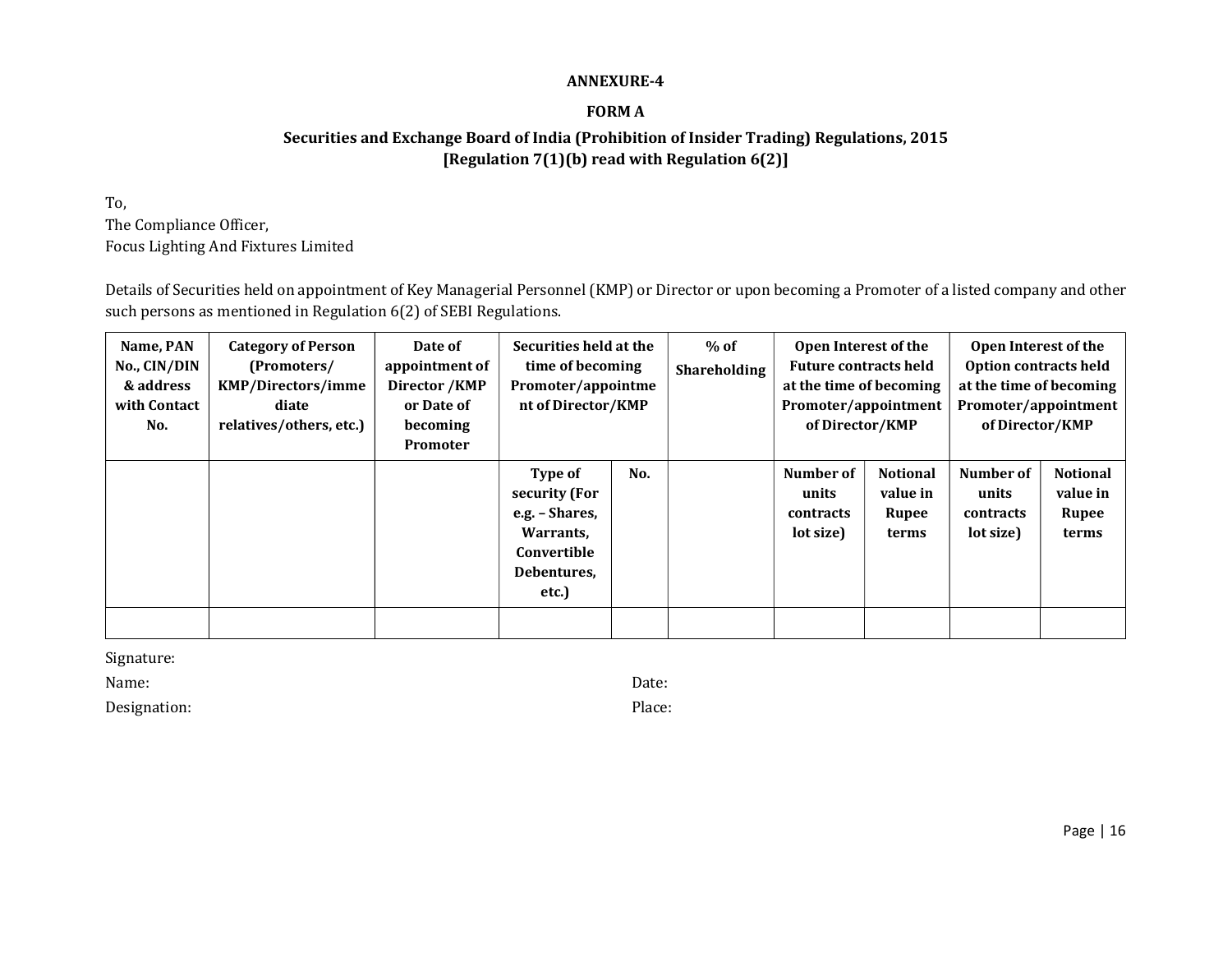# FORM B

# Securities and Exchange Board of India (Prohibition of Insider Trading) Regulations, 2015 [Regulation 7(2) read with Regulation 6(2)]

To,

The Compliance Officer,

Focus Lighting And Fixtures Limited

Details of change in holding of Securities of Promoter, Employee or Director of a listed company and other such persons as mentioned in Regulation 6(2) of SEBI Regulations:

| Name,           | Category       | Securities held prior to |              | Securities acquired/ |          |       | $%$ of              |            | Date of    | Date of | Mode of            |              | Trading in derivatives (Specify type of |       |             | Excha |
|-----------------|----------------|--------------------------|--------------|----------------------|----------|-------|---------------------|------------|------------|---------|--------------------|--------------|-----------------------------------------|-------|-------------|-------|
| PAN No.,        | of             | acquisition/disposal     |              | disposed             |          |       | <b>Shareholding</b> |            | allotment  | intimat | acquisition        |              | contract, Futures or Options etc.)      |       |             | nge   |
| CIN/DIN         | Person         |                          |              |                      |          |       |                     |            | advice/    | ion to  | (market)           |              |                                         |       |             | on    |
| &               | (Promot        |                          |              |                      |          |       |                     |            | acquisitio | compa   | purchase/publi     |              |                                         |       |             | whic  |
| address         | ers/           |                          |              |                      |          |       |                     |            | n of       | ny      | $c$ rights/        |              |                                         |       |             | h the |
| of              | <b>KMP/Dir</b> |                          |              |                      |          |       |                     | shares/    |            |         | preferential       |              |                                         |       | trade       |       |
| Promote         | ectors/i       |                          |              |                      |          |       |                     |            | sale of    |         | offer/off          |              |                                         |       | was         |       |
| r/Emplo         | mmediat        |                          |              |                      |          |       |                     |            | shares     |         | market/Inter-      |              |                                         |       | execu       |       |
| yee/            | e              |                          |              |                      |          |       |                     |            | specify    |         | se transfer, etc.) |              |                                         |       |             | ted   |
| <b>Director</b> | relatives      |                          |              |                      |          |       |                     |            |            |         |                    |              |                                         |       |             |       |
| with            | /others,       |                          |              |                      |          |       |                     |            |            |         |                    |              |                                         |       |             |       |
| Contact         | etc.)          |                          |              |                      |          |       |                     |            |            |         |                    |              |                                         |       |             |       |
| No.             |                |                          |              |                      |          |       |                     |            |            |         |                    |              |                                         |       |             |       |
|                 |                | Type of security         | N            | Type of security     |          | Pre-  | Post-               | <b>Fro</b> | To         |         |                    |              | Buy                                     |       | Sell        |       |
|                 |                | (For e.g. – Shares,      | $\mathbf{o}$ | (For e.g. – Shares,  | $\Omega$ | trans | trans               | m          |            |         |                    |              |                                         |       |             |       |
|                 |                | Warrants,                | п.           | Warrants,            |          | actio | actio               |            |            |         |                    | <b>Value</b> | Number of                               | Value | Number of   |       |
|                 |                | Convertible              |              | Convertible          |          | n     | n                   |            |            |         |                    |              | units                                   |       | units       |       |
|                 |                | Debentures, etc.)        |              | Debentures, etc.)    |          |       |                     |            |            |         |                    |              | (contracts)                             |       | (contracts) |       |
|                 |                |                          |              |                      |          |       |                     |            |            |         |                    |              | lot size)                               |       | lot size)   |       |
|                 |                |                          |              |                      |          |       |                     |            |            |         |                    |              |                                         |       |             |       |

Signature:

Designation: Place:

Name: Date: